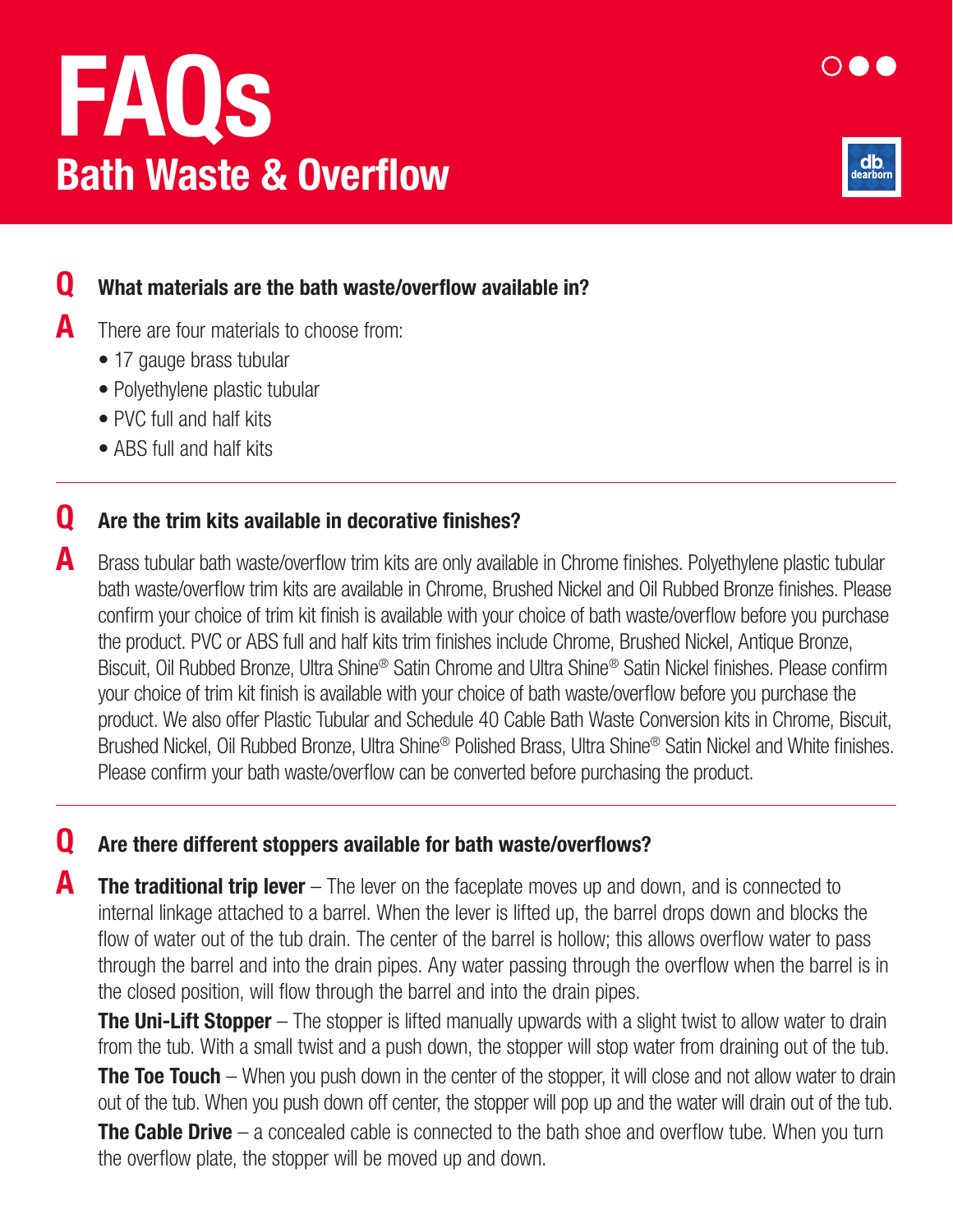# FAQs Bath Waste & Overflow



#### $\mathbf Q$  If the tub drain is slow, can a power cable be used to clear the drain?

A All of our bath waste/overflows are designed to allow easy access for drain cleaning. Drains can be cleaned with a power cable by removing the faceplate cover, and any interior linkage that may be attached. Then push the power cable down through the overflow opening, and it will be guided directly into the trap and on through to the tub drain.

#### Q Are access doors required for all bath waste/overflow installations?

A No. If you install a solvent weld half or full kit bath waste/overflow, access panels are not required. Remember that you may still need an access door if the faucet doesn't have integral shut offs built into the faucet body.

#### Q Which bath waste/overflow should be used when installing a whirlpool, garden or Roman tub?

 $\blacktriangle$  The 203-3 and the 230-3 are specifically designed for deeper tub applications, and are the preferred choice for these tub installations. Always check with tub manufacture for dimensional restrictions.

#### **Q** What could be causing the finish on my bath waste/overflow to corrode?

**A** This corrosion is mainly a result of continuous exposure to harsh cleaning chemicals, and also if Zinc finish hardware is used. Dearborn Brass recommends brass components and the use of mild cleaning chemicals to avoid this issue.

#### **Q** When would a condensate top elbow be used?

**A** This elbow is very job specific and you would only use it if your local code allows this application. In some municipalities it is approved to attach a condensate drain to the overflow elbow because of the free flow through the overflow into the sanitary drains. This elbow should never be used unless a condensate drain is connected properly, because a leak can develop if it is not. You should always check with your local building officials before installing this type of drain connection.